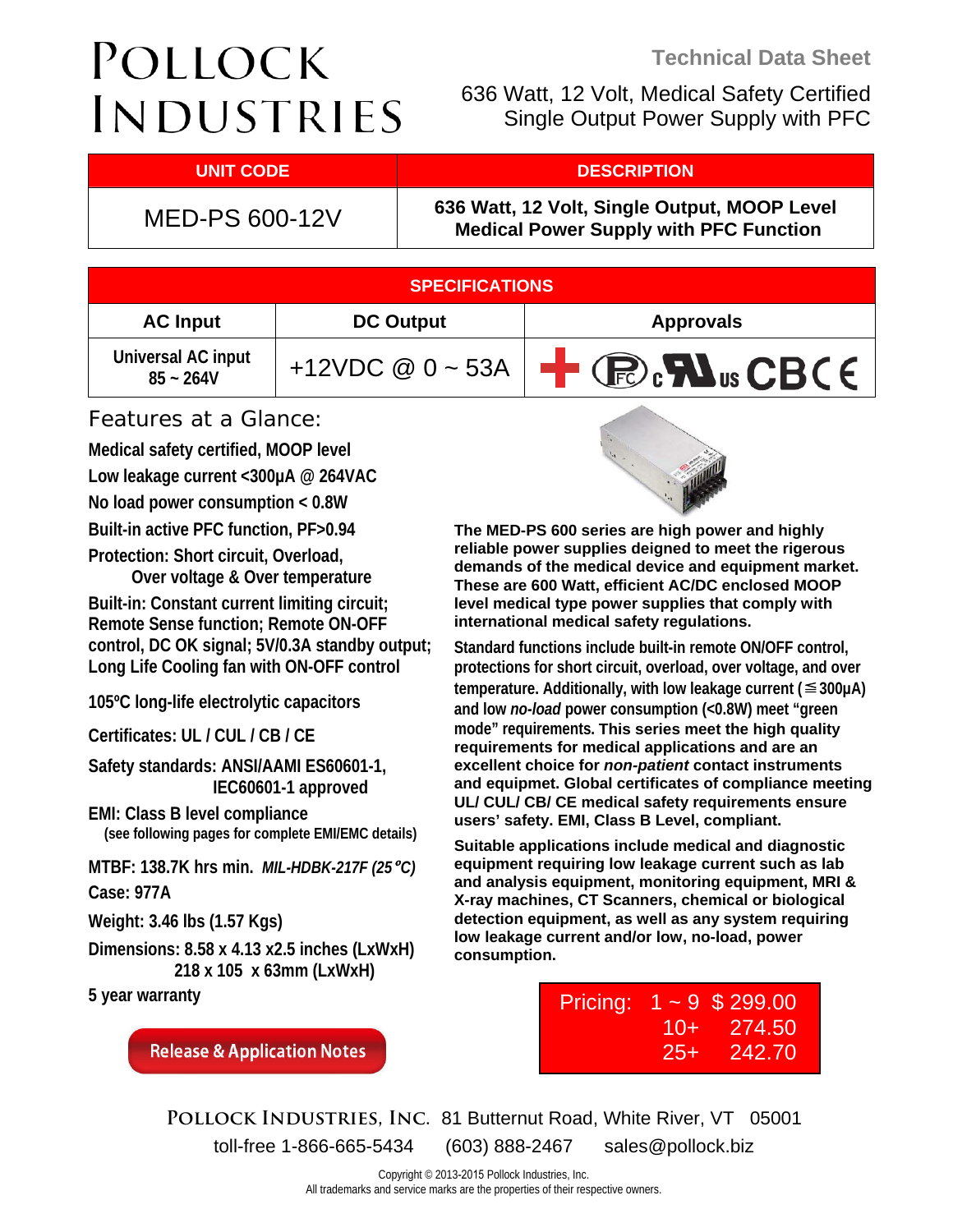

600W Single Output Medical Type

# POLLOCK INDUSTRIES MED-PS 600 Series



• Features :

- Universal AC input / Full range
- Built-in active PFC function, PF>0.94
- High efficiency up to 89%
- Withstand 300VAC surge input for 5 seconds
- Protections: Short circuit / Overload / Over voltage / Over temperature
- Medical safety approved (MOOP level)
- Built-in cooling fan ON-OFF control
- Built-in DC OK signal
- Built-in remote ON-OFF control
- Standby 5V@0.3A
- Built-in remote sense function
- No load power consumption<0.8W (Note.7)
- Current sharing up to 2400W (3+1) (24V,36V,48V)
- 5 years warranty



#### **SPECIFICATION**

| JI LVII IVAHVII                                                                                                                                 |                                                                                                                                                                                                                                                                                                                                                                                                                                                                                                                                                                                                                                                                                                                                                                                                                                                                                                                                                                                                                                                                                                                                                                                                     |                                                                                                                                  |                                      |               |                                                                 |                |                |                |                |
|-------------------------------------------------------------------------------------------------------------------------------------------------|-----------------------------------------------------------------------------------------------------------------------------------------------------------------------------------------------------------------------------------------------------------------------------------------------------------------------------------------------------------------------------------------------------------------------------------------------------------------------------------------------------------------------------------------------------------------------------------------------------------------------------------------------------------------------------------------------------------------------------------------------------------------------------------------------------------------------------------------------------------------------------------------------------------------------------------------------------------------------------------------------------------------------------------------------------------------------------------------------------------------------------------------------------------------------------------------------------|----------------------------------------------------------------------------------------------------------------------------------|--------------------------------------|---------------|-----------------------------------------------------------------|----------------|----------------|----------------|----------------|
| MODEL                                                                                                                                           |                                                                                                                                                                                                                                                                                                                                                                                                                                                                                                                                                                                                                                                                                                                                                                                                                                                                                                                                                                                                                                                                                                                                                                                                     | MSP-600-3.3                                                                                                                      | MSP-600-5                            | MSP-600-7.5   | MSP-600-12                                                      | MSP-600-15     | MSP-600-24     | MSP-600-36     | MSP-600-48     |
| DC VOLTAGE                                                                                                                                      |                                                                                                                                                                                                                                                                                                                                                                                                                                                                                                                                                                                                                                                                                                                                                                                                                                                                                                                                                                                                                                                                                                                                                                                                     | 3.3V                                                                                                                             | 5V                                   | 7.5V          | 12V                                                             | <b>15V</b>     | <b>24V</b>     | 36V            | 48V            |
|                                                                                                                                                 | <b>RATED CURRENT</b>                                                                                                                                                                                                                                                                                                                                                                                                                                                                                                                                                                                                                                                                                                                                                                                                                                                                                                                                                                                                                                                                                                                                                                                | 120A                                                                                                                             | 120A                                 | 80A           | 53A                                                             | 43A            | 27A            | 17.5A          | 13A            |
|                                                                                                                                                 | <b>CURRENT RANGE</b>                                                                                                                                                                                                                                                                                                                                                                                                                                                                                                                                                                                                                                                                                                                                                                                                                                                                                                                                                                                                                                                                                                                                                                                | $0 - 120A$                                                                                                                       | $0 - 120A$                           | $0 - 80A$     | $0 - 53A$                                                       | $0 - 43A$      | $0 - 27A$      | $0 - 17.5A$    | $0 - 13A$      |
|                                                                                                                                                 | <b>RATED POWER</b>                                                                                                                                                                                                                                                                                                                                                                                                                                                                                                                                                                                                                                                                                                                                                                                                                                                                                                                                                                                                                                                                                                                                                                                  | 396W                                                                                                                             | 600W                                 | 600W          | 636W                                                            | 645W           | 648W           | 630W           | 624W           |
|                                                                                                                                                 | RIPPLE & NOISE (max.) Note.2 100mVp-p                                                                                                                                                                                                                                                                                                                                                                                                                                                                                                                                                                                                                                                                                                                                                                                                                                                                                                                                                                                                                                                                                                                                                               |                                                                                                                                  | 100mVp-p                             | 100mVp-p      | 120mVp-p                                                        | 150mVp-p       | 150mVp-p       | 200mVp-p       | 240mVp-p       |
| <b>OUTPUT</b>                                                                                                                                   | <b>VOLTAGE ADJ. RANGE</b>                                                                                                                                                                                                                                                                                                                                                                                                                                                                                                                                                                                                                                                                                                                                                                                                                                                                                                                                                                                                                                                                                                                                                                           | $2.8 - 3.8V$                                                                                                                     | $4.3 - 5.8V$                         | $6.8 - 9V$    | $10.2 - 13.8V$                                                  | $13.5 - 18V$   | $21.6 - 28.8V$ | $28.8 - 39.6V$ | $40.8 - 55.2V$ |
|                                                                                                                                                 | <b>VOLTAGE TOLERANCE Note.3</b>                                                                                                                                                                                                                                                                                                                                                                                                                                                                                                                                                                                                                                                                                                                                                                                                                                                                                                                                                                                                                                                                                                                                                                     | $\pm 2.0\%$                                                                                                                      | ±2.0%                                | ±2.0%         | ±1.0%                                                           | ±1.0%          | ±1.0%          | ±1.0%          | ±1.0%          |
|                                                                                                                                                 | LINE REGULATION                                                                                                                                                                                                                                                                                                                                                                                                                                                                                                                                                                                                                                                                                                                                                                                                                                                                                                                                                                                                                                                                                                                                                                                     | ±0.5%                                                                                                                            | ±0.5%                                | ±0.5%         | ±0.3%                                                           | ±0.3%          | ±0.2%          | ±0.2%          | ±0.2%          |
|                                                                                                                                                 | <b>LOAD REGULATION</b>                                                                                                                                                                                                                                                                                                                                                                                                                                                                                                                                                                                                                                                                                                                                                                                                                                                                                                                                                                                                                                                                                                                                                                              | ±1.0%                                                                                                                            | ±1.0%                                | ±1.0%         | ±0.5%                                                           | ±0.5%          | ±0.5%          | ±0.5%          | ±0.5%          |
|                                                                                                                                                 | SETUP, RISE TIME                                                                                                                                                                                                                                                                                                                                                                                                                                                                                                                                                                                                                                                                                                                                                                                                                                                                                                                                                                                                                                                                                                                                                                                    | 1000ms, 50ms/230VAC<br>2500ms, 50ms/115VAC at full load                                                                          |                                      |               |                                                                 |                |                |                |                |
|                                                                                                                                                 | HOLD UP TIME (Typ.)                                                                                                                                                                                                                                                                                                                                                                                                                                                                                                                                                                                                                                                                                                                                                                                                                                                                                                                                                                                                                                                                                                                                                                                 | 16ms/115VAC at full load<br>16ms/230VAC                                                                                          |                                      |               |                                                                 |                |                |                |                |
|                                                                                                                                                 | <b>VOLTAGE RANGE</b>                                                                                                                                                                                                                                                                                                                                                                                                                                                                                                                                                                                                                                                                                                                                                                                                                                                                                                                                                                                                                                                                                                                                                                                | Note.5   $85 - 264$ VAC<br>120~370VDC                                                                                            |                                      |               |                                                                 |                |                |                |                |
|                                                                                                                                                 | <b>FREQUENCY RANGE</b>                                                                                                                                                                                                                                                                                                                                                                                                                                                                                                                                                                                                                                                                                                                                                                                                                                                                                                                                                                                                                                                                                                                                                                              | $47 - 63$ Hz                                                                                                                     |                                      |               |                                                                 |                |                |                |                |
|                                                                                                                                                 | POWER FACTOR (Typ.)<br>PF>0.94/230VAC<br>PF>0.99/115VAC at full load                                                                                                                                                                                                                                                                                                                                                                                                                                                                                                                                                                                                                                                                                                                                                                                                                                                                                                                                                                                                                                                                                                                                |                                                                                                                                  |                                      |               |                                                                 |                |                |                |                |
| <b>INPUT</b>                                                                                                                                    | EFFICIENCY (Typ.)                                                                                                                                                                                                                                                                                                                                                                                                                                                                                                                                                                                                                                                                                                                                                                                                                                                                                                                                                                                                                                                                                                                                                                                   | 78.5%                                                                                                                            | 82%                                  | 86%           | 88%                                                             | 88%            | 88%            | 89%            | 89%            |
|                                                                                                                                                 | AC CURRENT (Typ.)                                                                                                                                                                                                                                                                                                                                                                                                                                                                                                                                                                                                                                                                                                                                                                                                                                                                                                                                                                                                                                                                                                                                                                                   | 8.5A/115VAC                                                                                                                      | 5A/230VAC                            |               |                                                                 |                |                |                |                |
|                                                                                                                                                 | <b>INRUSH CURRENT (Typ.)</b>                                                                                                                                                                                                                                                                                                                                                                                                                                                                                                                                                                                                                                                                                                                                                                                                                                                                                                                                                                                                                                                                                                                                                                        | 35A/115VAC                                                                                                                       | 80A/230VAC                           |               |                                                                 |                |                |                |                |
|                                                                                                                                                 | <b>LEAKAGE CURRENT</b>                                                                                                                                                                                                                                                                                                                                                                                                                                                                                                                                                                                                                                                                                                                                                                                                                                                                                                                                                                                                                                                                                                                                                                              |                                                                                                                                  |                                      |               |                                                                 |                |                |                |                |
| Earth leakage current < $300\mu$ A/264VAC, Touch leakage current < $100\mu$ A/264VAC<br>105 ~ 135% rated output power                           |                                                                                                                                                                                                                                                                                                                                                                                                                                                                                                                                                                                                                                                                                                                                                                                                                                                                                                                                                                                                                                                                                                                                                                                                     |                                                                                                                                  |                                      |               |                                                                 |                |                |                |                |
|                                                                                                                                                 | OVERLOAD                                                                                                                                                                                                                                                                                                                                                                                                                                                                                                                                                                                                                                                                                                                                                                                                                                                                                                                                                                                                                                                                                                                                                                                            | Protection type : Constant current limiting, recovers automatically after fault condition is removed                             |                                      |               |                                                                 |                |                |                |                |
| PROTECTION                                                                                                                                      |                                                                                                                                                                                                                                                                                                                                                                                                                                                                                                                                                                                                                                                                                                                                                                                                                                                                                                                                                                                                                                                                                                                                                                                                     | $3.96 - 4.62V$                                                                                                                   | $6 - 7V$                             | $9.4 - 10.9V$ | $14.4 - 16.8V$                                                  | $18.8 - 21.8V$ | $30 - 34.8V$   | $41.4 - 48.6V$ | $57.6 - 67.2V$ |
|                                                                                                                                                 | OVER VOLTAGE                                                                                                                                                                                                                                                                                                                                                                                                                                                                                                                                                                                                                                                                                                                                                                                                                                                                                                                                                                                                                                                                                                                                                                                        |                                                                                                                                  |                                      |               | Protection type : Shut down o/p voltage, re-power on to recover |                |                |                |                |
|                                                                                                                                                 | <b>OVER TEMPERATURE</b>                                                                                                                                                                                                                                                                                                                                                                                                                                                                                                                                                                                                                                                                                                                                                                                                                                                                                                                                                                                                                                                                                                                                                                             |                                                                                                                                  |                                      |               |                                                                 |                |                |                |                |
|                                                                                                                                                 | <b>5V STANDBY</b>                                                                                                                                                                                                                                                                                                                                                                                                                                                                                                                                                                                                                                                                                                                                                                                                                                                                                                                                                                                                                                                                                                                                                                                   | Shut down o/p voltage, recovers automatically after temperature goes down<br>5VSB: 5V@0.3A; tolerance ±5%, ripple: 50mVp-p(max.) |                                      |               |                                                                 |                |                |                |                |
|                                                                                                                                                 | DC OK SIGNAL                                                                                                                                                                                                                                                                                                                                                                                                                                                                                                                                                                                                                                                                                                                                                                                                                                                                                                                                                                                                                                                                                                                                                                                        | PSU turn on : 3.3 ~ 5.6V ; PSU turn off : 0 ~ 1V                                                                                 |                                      |               |                                                                 |                |                |                |                |
| <b>FUNCTION</b>                                                                                                                                 | REMOTE CONTROL                                                                                                                                                                                                                                                                                                                                                                                                                                                                                                                                                                                                                                                                                                                                                                                                                                                                                                                                                                                                                                                                                                                                                                                      | $RC+/RC-$ : 4 ~ 10V or open = power on ; 0 ~ 0.8V or short = power off                                                           |                                      |               |                                                                 |                |                |                |                |
|                                                                                                                                                 |                                                                                                                                                                                                                                                                                                                                                                                                                                                                                                                                                                                                                                                                                                                                                                                                                                                                                                                                                                                                                                                                                                                                                                                                     |                                                                                                                                  |                                      |               |                                                                 |                |                |                |                |
| Load $35 \pm 15\%$ or RTH2 $\geq 50\degree$ C Fan on<br>FAN CONTROL (Typ.)<br>$-40$ ~ +70°C (Refer to "Derating Curve")<br><b>WORKING TEMP.</b> |                                                                                                                                                                                                                                                                                                                                                                                                                                                                                                                                                                                                                                                                                                                                                                                                                                                                                                                                                                                                                                                                                                                                                                                                     |                                                                                                                                  |                                      |               |                                                                 |                |                |                |                |
|                                                                                                                                                 | <b>WORKING HUMIDITY</b>                                                                                                                                                                                                                                                                                                                                                                                                                                                                                                                                                                                                                                                                                                                                                                                                                                                                                                                                                                                                                                                                                                                                                                             | 20 - 90% RH non-condensing                                                                                                       |                                      |               |                                                                 |                |                |                |                |
| ENVIRONMENT                                                                                                                                     | STORAGE TEMP., HUMIDITY                                                                                                                                                                                                                                                                                                                                                                                                                                                                                                                                                                                                                                                                                                                                                                                                                                                                                                                                                                                                                                                                                                                                                                             |                                                                                                                                  |                                      |               |                                                                 |                |                |                |                |
|                                                                                                                                                 | TEMP. COEFFICIENT                                                                                                                                                                                                                                                                                                                                                                                                                                                                                                                                                                                                                                                                                                                                                                                                                                                                                                                                                                                                                                                                                                                                                                                   | $-40 - +85^{\circ}$ C, 10 ~ 95% RH<br>$\pm$ 0.03%/°C (0 ~ 50°C)                                                                  |                                      |               |                                                                 |                |                |                |                |
|                                                                                                                                                 | <b>VIBRATION</b>                                                                                                                                                                                                                                                                                                                                                                                                                                                                                                                                                                                                                                                                                                                                                                                                                                                                                                                                                                                                                                                                                                                                                                                    |                                                                                                                                  |                                      |               |                                                                 |                |                |                |                |
|                                                                                                                                                 | <b>SAFETY STANDARDS</b>                                                                                                                                                                                                                                                                                                                                                                                                                                                                                                                                                                                                                                                                                                                                                                                                                                                                                                                                                                                                                                                                                                                                                                             | 10 ~ 500Hz, 5G 10min./1cycle, 60min. each along X, Y, Z axes                                                                     |                                      |               |                                                                 |                |                |                |                |
|                                                                                                                                                 | WITHSTAND VOLTAGE                                                                                                                                                                                                                                                                                                                                                                                                                                                                                                                                                                                                                                                                                                                                                                                                                                                                                                                                                                                                                                                                                                                                                                                   | ANSI/AAMI ES60601-1, IEC60601-1 approved                                                                                         |                                      |               |                                                                 |                |                |                |                |
| SAFETY&                                                                                                                                         | <b>ISOLATION RESISTANCE</b>                                                                                                                                                                                                                                                                                                                                                                                                                                                                                                                                                                                                                                                                                                                                                                                                                                                                                                                                                                                                                                                                                                                                                                         | I/P-O/P:4KVAC I/P-FG:2KVAC O/P-FG:0.5KVAC                                                                                        |                                      |               |                                                                 |                |                |                |                |
| <b>EMC</b><br>(Note 4)                                                                                                                          | <b>EMC EMISSION</b>                                                                                                                                                                                                                                                                                                                                                                                                                                                                                                                                                                                                                                                                                                                                                                                                                                                                                                                                                                                                                                                                                                                                                                                 | I/P-O/P, I/P-FG, O/P-FG:100M Ohms / 500VDC / 25°C/70% RH                                                                         |                                      |               |                                                                 |                |                |                |                |
|                                                                                                                                                 |                                                                                                                                                                                                                                                                                                                                                                                                                                                                                                                                                                                                                                                                                                                                                                                                                                                                                                                                                                                                                                                                                                                                                                                                     | Compliance to EN55011 (CISPR11) Class B, EN61000-3-2,-3<br>Compliance to EN61000-4-2, 3, 4, 5, 6, 8, 11, EN60601-1-2             |                                      |               |                                                                 |                |                |                |                |
|                                                                                                                                                 | <b>EMC IMMUNITY</b>                                                                                                                                                                                                                                                                                                                                                                                                                                                                                                                                                                                                                                                                                                                                                                                                                                                                                                                                                                                                                                                                                                                                                                                 |                                                                                                                                  |                                      |               |                                                                 |                |                |                |                |
|                                                                                                                                                 | <b>MTBF</b>                                                                                                                                                                                                                                                                                                                                                                                                                                                                                                                                                                                                                                                                                                                                                                                                                                                                                                                                                                                                                                                                                                                                                                                         |                                                                                                                                  | 138.7K hrs min. MIL-HDBK-217F (25°C) |               |                                                                 |                |                |                |                |
| <b>OTHERS</b>                                                                                                                                   | <b>DIMENSION</b>                                                                                                                                                                                                                                                                                                                                                                                                                                                                                                                                                                                                                                                                                                                                                                                                                                                                                                                                                                                                                                                                                                                                                                                    | $218*105*63.5mm$ (L*W*H)                                                                                                         |                                      |               |                                                                 |                |                |                |                |
|                                                                                                                                                 | PACKING                                                                                                                                                                                                                                                                                                                                                                                                                                                                                                                                                                                                                                                                                                                                                                                                                                                                                                                                                                                                                                                                                                                                                                                             |                                                                                                                                  | 1.57Kg;8pcs/13.6Kg/1.34CUFT          |               |                                                                 |                |                |                |                |
| <b>NOTE</b>                                                                                                                                     | 1. All parameters NOT specially mentioned are measured at 230VAC input, rated load and $25^{\circ}$ of ambient temperature.<br>2. Ripple & noise are measured at 20MHz of bandwidth by using a 12" twisted pair-wire terminated with a 0.1uf & 47uf parallel capacitor.<br>3. Tolerance: includes set up tolerance, line regulation and load regulation.<br>4. The power supply is considered a component which will be installed into a final equipment. The final equipment must be re-confirmed that it still meets<br>EMC directives. For guidance on how to perform these EMC tests, please refer to EMI testing of component power supplies.<br>(as available on http://www.meanwell.com)<br>5. Derating may be needed under low input voltages. Please check the derating curve for more details.<br>6. Length of set up time is measured at first cold start. Turning ON/OFF the power supply may lead to increase of the set up time.<br>7. No load power consumption<0.8W when $RC+$ & $RC-$ (CN100 pin3,4) 0 $\sim$ 0.8V or short.<br>8. When the input voltage is less than 40VAC, the SPS may exhibit degradation of performance. The final product manufacturers must re-confirm this |                                                                                                                                  |                                      |               |                                                                 |                |                |                |                |
|                                                                                                                                                 | deviation that does not affect basic safety or essential performance.                                                                                                                                                                                                                                                                                                                                                                                                                                                                                                                                                                                                                                                                                                                                                                                                                                                                                                                                                                                                                                                                                                                               |                                                                                                                                  |                                      |               |                                                                 |                |                |                |                |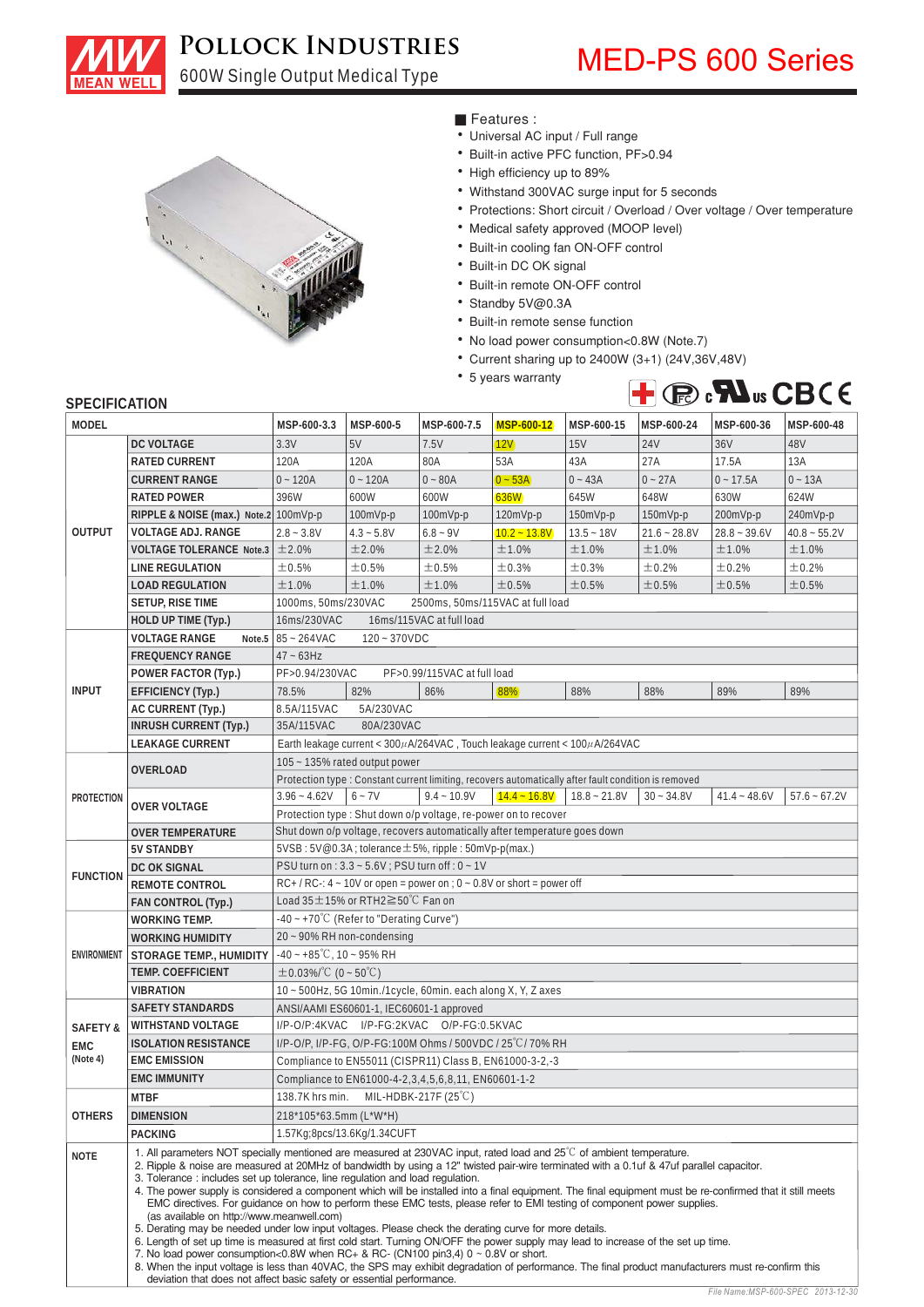

### **Pollock Industries**

600W Single Output Medical Type

# MED-PS 600 Series



**Pollock Industries, Inc.** 81 Butternut Road, White River, VT 05001 toll-free 1-866-665-5434 (603) 888-2467 sales@pollock.biz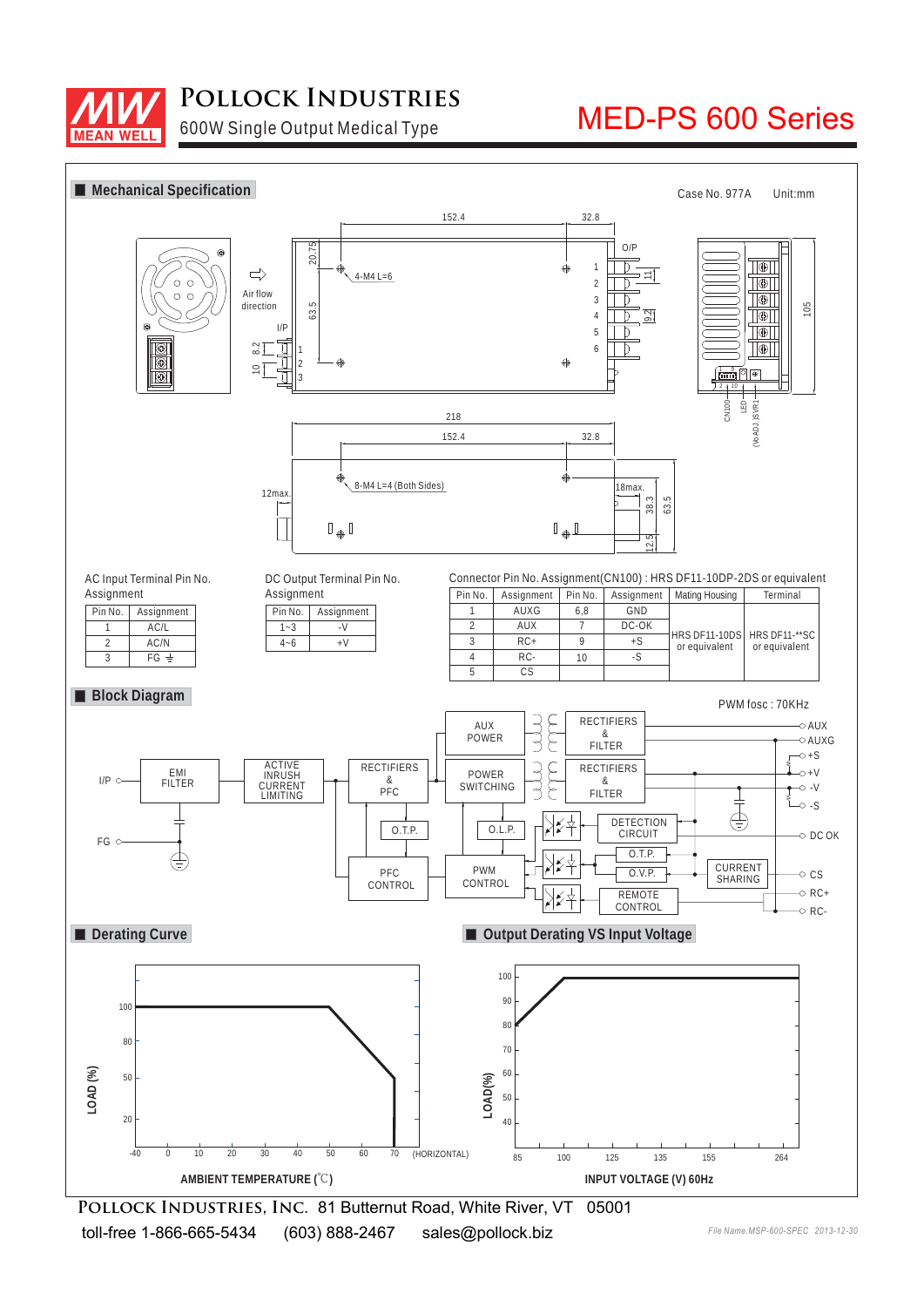

## **Pollock Industries**

600W Single Output Medical Type

# MED-PS 600 Series

### **Function Description of CN100**

| Pin No. |       | <b>Function Description</b>                                                                                                                                                                                              |
|---------|-------|--------------------------------------------------------------------------------------------------------------------------------------------------------------------------------------------------------------------------|
|         | AUXG  | Auxiliary voltage output ground. The signal return is isolated from the output terminals $(+V & 8 -V)$ .                                                                                                                 |
| 2       | AUX   | Auxiliary voltage output, 4.75~5.25V, referenced to pin 1(AUXG). The maximum load current is 0.3A. This output has the built-in oring<br>diodes and is not controlled by the "remote ON/OFF control".                    |
| 3       | $RC+$ | Turns the output on and off by electrical or dry contact between pin 4 (RC-), Short: Power OFF, Open: Power ON.                                                                                                          |
| 4       | RC-   | Remote control ground.                                                                                                                                                                                                   |
| 5       | CS    | Current sharing signal. When units are connected in parallel, the CS pins of the units should be connected to allow current balance<br>between units.                                                                    |
| 6.8     | GND   | This pin connects to the negative terminal(-V). Return for DC-OK signal output.                                                                                                                                          |
|         | DC-OK | DC-OK signal is a TTL level signal, referenced to pin8(DC-OK GND). High when PSU turns on.                                                                                                                               |
| 9       | $+S$  | Positive sensing. The +S signal should be connected to the positive terminal of the load. The +S and -S leads should be twisted in pair to<br>minimize noise pick-up effect. The maximum line drop compensation is 0.5V. |
| 10      | $-S$  | Negative sensing. The -S signal should be connected to the negative terminal of the load. The -S and +S leads should be twisted in pair to<br>minimize noise pick-up effect. The maximum line drop compensation is 0.5V. |

#### **Function Manual**

**1.Remote Sense**

The remote sensing compensates voltage drop on the load wiring up to 0.5V.



#### **2.DC-OK Signal**

| Between DC-OK(pin7) and GND(pin6,8) Output Status |     |  |
|---------------------------------------------------|-----|--|
| $3.3 - 5.6V$                                      | ON  |  |
| $0 - 1V$                                          | OFF |  |





Fig 2.1